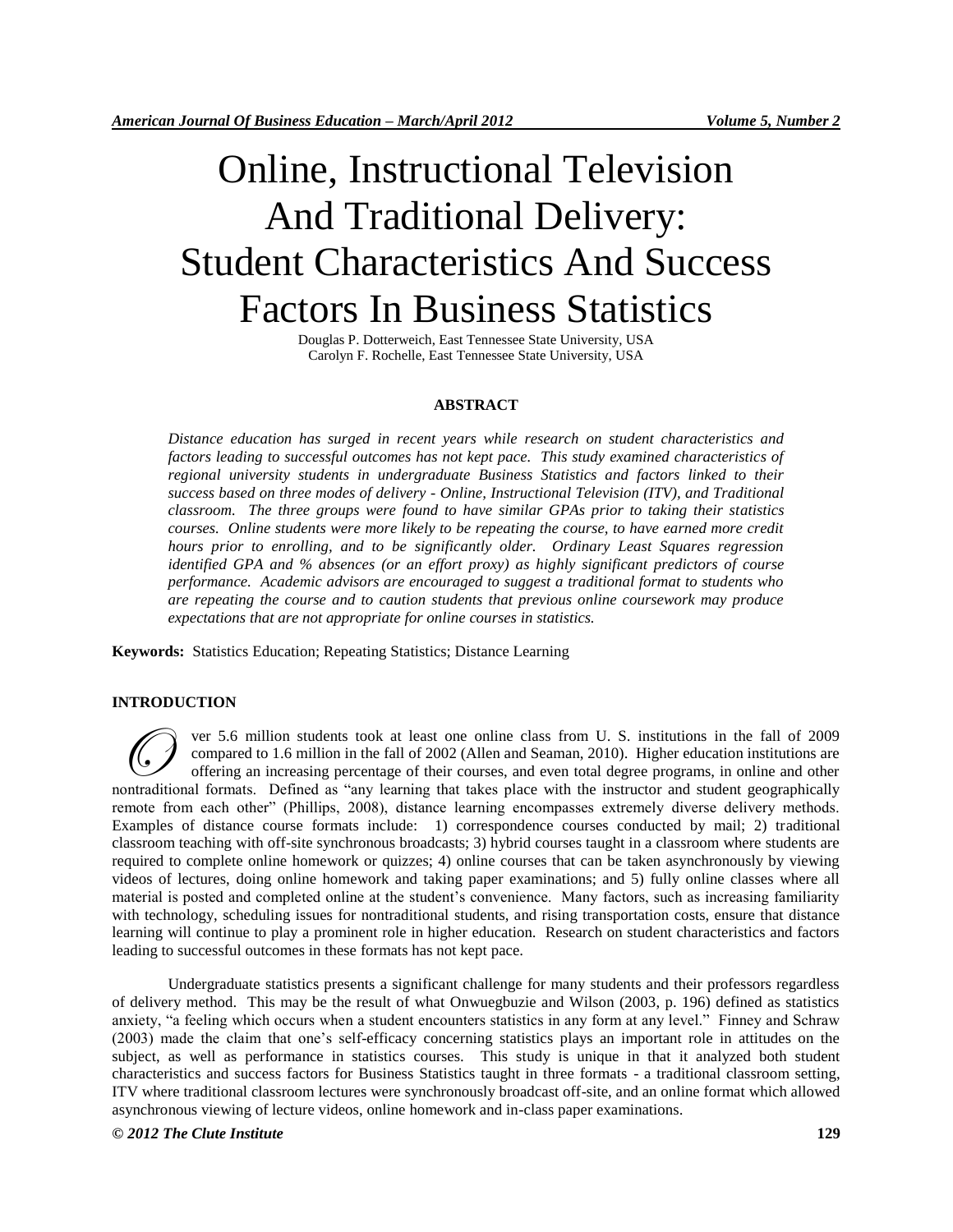# **LITERATURE REVIEW**

Most research has focused on factors affecting overall course performance in traditional courses. For example, Cohn (1972) studied student performance in Economic Statistics, a traditional class with 43 upper level or graduate economics majors. GPA and credits in mathematics positively impacted performance, while credits in economics were negatively related to performance. Rochelle and Dotterweich (2007) found class attendance, previous performance in algebra and differential calculus, and overall GPA upon entry into the course were significantly related to student performance in Business Statistics.

A developing literature on analysis of student performance in distance learning versus the traditional classroom has produced somewhat mixed results. Lawrence and Singhania (2004) analyzed Business Statistics student performance in distance learning versus traditional courses and found that distance learning students did not perform as well. In this study, the distance learning experience involved 40 pre-recorded PowerPoint modules as well as a CD with lectures. Farinella (2007) found that students in the online section of introductory finance underperformed students in traditional sections of the same course.

In the majority of the recent literature on Business Statistics and student performance, the method of delivery was not observed to significantly impact student learning (McLaren, 2004; Schou, 2007; Utts, Sommer, Acredolo, Maher, and Matthews, 2003; and Ward, 2004). McLaren (2004) studied persistence (completion of the class) and performance in online and classroom Business Statistics. Although fewer online students persisted to completion of the course, for those who did, final grade was independent of the mode of instruction. Schou (2007) took great care in employing a similar structure in teaching an online and traditional section of Business Statistics during the same summer term. For example, videos of the lecture material were provided online and the same software and homework assignments were used in both modes of instruction. Although the sample sizes were quite small, no significant difference was found in the final exam scores in the two sections. Utts et al. (2003) compared a traditional offering of elementary statistics with a hybrid offering and found that performance in the hybrid offering was comparable to that in the traditional offering. Ward (2004) also compared demographics of entering students as well as course performance of a traditional elementary statistics offering with a hybrid version using a somewhat broader measure of performance (tests, quizzes, projects, and final exam grades). This study found no significant differences in either category: demographics or course performance.

The current study is unique in that it examined three modes of delivering Business Statistics (traditional, online, and instructional television) within a single study. This allowed the authors to control for institution and instructor. Previous studies have been limited to either a single course method or no more than two methods of delivery for the same course.

This study addressed two major issues with respect to the teaching of Business Statistics. First, were there significant differences in the characteristics of students who enrolled in sections with different modes of delivery? Second, did the predictors of student performance vary by mode of delivery? Literature that aided in identifying variables for the present study included Dutton, Dutton, and Perry (2002), Dutton and Dutton (2005), McLaren (2004), and Rochelle and Dotterweich (2007). The authors included two additional variables not found in the literature, *Earned Hours* and *Repeat Business Statistics*, based on classroom experience.

## **METHODOLOGY**

In order to examine both student characteristics and success factors for Business Statistics taught in a traditional classroom, online and via ITV, multiple sections of Business Statistics taught by two professors at a midsize regional state university were selected for analysis. Three data sets - traditional classroom (57 students), online (59 students), and ITV (48 students) - were constructed from 2004 through the summer of 2008. The classes selected were comparable in many ways. Since all classes utilized the departmental course learning objectives, there was a common body of material presented. The instructors used the same text, chose to cover the topics in the same order, and pacing of the material was similar. Excel was used for most statistical calculations in all sections. Both instructors required students to calculate some problems by hand, placed significant emphasis on the interpretation of statistical results for business policy, and administered similar examinations. The online classes, as might be expected, utilized online homework while the other sections did not. Online students took traditional paper exams,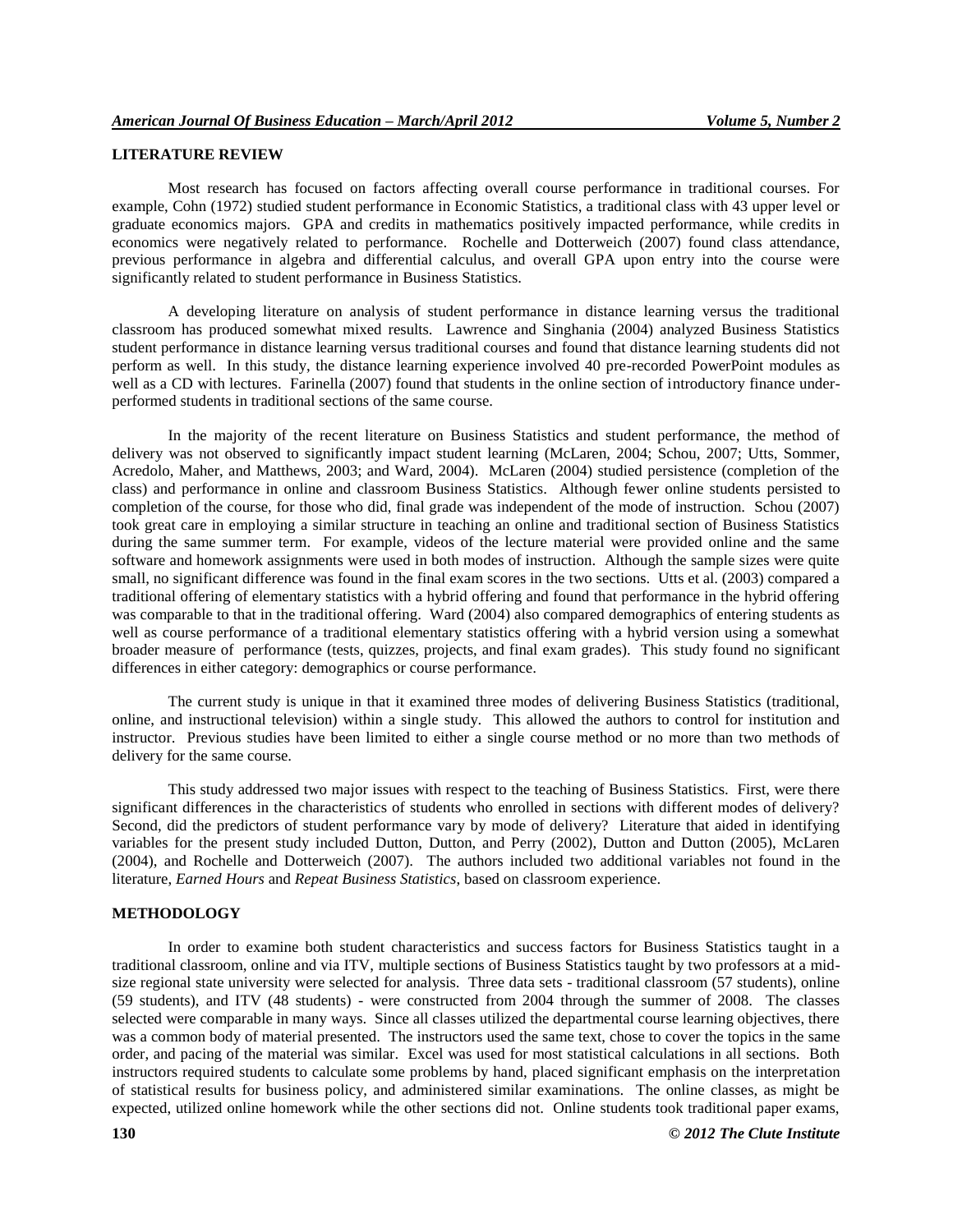either at the home campus or in a proctored environment. These samples included all students who completed the course for each section of the class. All data was obtained through instructor records of student performance and university records. Since data was aggregated, the university Institutional Review Board (IRB) determined that student consent was not required.

Five numerical variables and four categorical variables were included in the current study to investigate the two research questions. Analysis of Variance and Chi-Square tests were employed to determine whether significant differences in student characteristics existed upon entry to the course by mode of delivery. Then, Ordinary Least Squares (OLS) regression was run on the factors impacting academic success, as measured by final course average, to see which proved significant in predicting performance for each mode of delivery. The needed assumptions of linearity, independence, normality, and equal variances were tested for the residuals from each of the models, and they were found to be in the acceptable range (with the exception of equal variances for the *Age* variable).

The variables are provided in Table 1 along with their corresponding summary statistics. The variables included in the model were as follows.

## **Numerical Variables**

## *GPA (Prior to course entry)*

This variable was studied to determine whether there might be any self selection bias in mode of delivery based on a student's GPA. One study (Dutton and Dutton, 2005) found that students with a higher GPA upon course entry were more likely to prefer the online section. It was also anticipated that students with a higher overall GPA were likely to perform better in Business Statistics. The mean Grade Point Averages of students entering Business Statistics on a 4.0 scale were 2.82 (traditional), 2.92 (online), and 2.89 (ITV).

## *Age*

The average ages of students in online versus traditional sections of Computer Science (Dutton et al., 2002) and Business Statistics (Dutton and Dutton, 2005 and McLaren, 2004) were found to be greater in the online sections. This may be due to the need for greater flexibility in scheduling classes on the part of older students. However, a study by Bill (2003) indicated that older students (those 25 or older) often possess greater statistics anxiety than younger students. This may result in older students preferring the familiarity of a traditional classroom over either ITV or online. Consequently, the authors were unsure what to expect concerning age and type of section. Students' average ages were 23.16 with a standard deviation of 3.70 (traditional), 25.81 with a standard deviation of 6.83 (online), and 23.96 with a standard deviation of 5.57 (ITV). Note that standard deviations are provided for *Age* because analysis showed a significant difference in variances.

| Table 1: Summary Statistics       |                            |                |                       |                |                    |                |  |  |  |
|-----------------------------------|----------------------------|----------------|-----------------------|----------------|--------------------|----------------|--|--|--|
| <b>Independent Variables</b>      |                            |                |                       |                |                    |                |  |  |  |
|                                   | <b>Traditional Classes</b> |                | <b>Online Classes</b> |                | <b>ITV Classes</b> |                |  |  |  |
| <b>Variable</b>                   | Mean                       | <b>Std Dev</b> | <b>Mean</b>           | <b>Std Dev</b> | Mean               | <b>Std Dev</b> |  |  |  |
| <b>GPA</b>                        | 2.82                       | 0.57           | 2.92                  | 0.46           | 2.89               | 0.59           |  |  |  |
| Age                               | 23.16                      | 3.70           | 25.81                 | 6.83           | 23.96              | 5.57           |  |  |  |
| <b>Earned Hours</b>               | 77.26                      | 24.66          | 85.42                 | 29.44          | 73.10              | 26.72          |  |  |  |
| Absences %                        | 7.64                       | 7.63           |                       |                | 10.9               | 10.1           |  |  |  |
| <b>Homework Minutes Online</b>    |                            |                | 617.34                | 393.80         |                    |                |  |  |  |
|                                   | <b>Proportion</b>          |                | <b>Proportion</b>     |                | <b>Proportion</b>  |                |  |  |  |
| Gender - Female                   | 0.46                       |                | 0.61                  |                | 0.54               |                |  |  |  |
| <b>Repeat Business Statistics</b> | 0.14                       |                | 0.37                  |                | 0.10               |                |  |  |  |
| Previous Online Class             |                            |                | 0.25                  |                |                    |                |  |  |  |
| Previous ITV Class                |                            |                |                       |                | 0.60               |                |  |  |  |
| Dependent Variable                |                            |                |                       |                |                    |                |  |  |  |
|                                   | <b>Mean</b>                | <b>Std Dev</b> | <b>Mean</b>           | <b>Std Dev</b> | Mean               | <b>Std Dev</b> |  |  |  |
| Final Average                     | 79.13                      | 11.27          | 77.66                 | 10.9           | 73.83              | 16.38          |  |  |  |

**Table 1: Summary Statistics**

*© 2012 The Clute Institute* **131**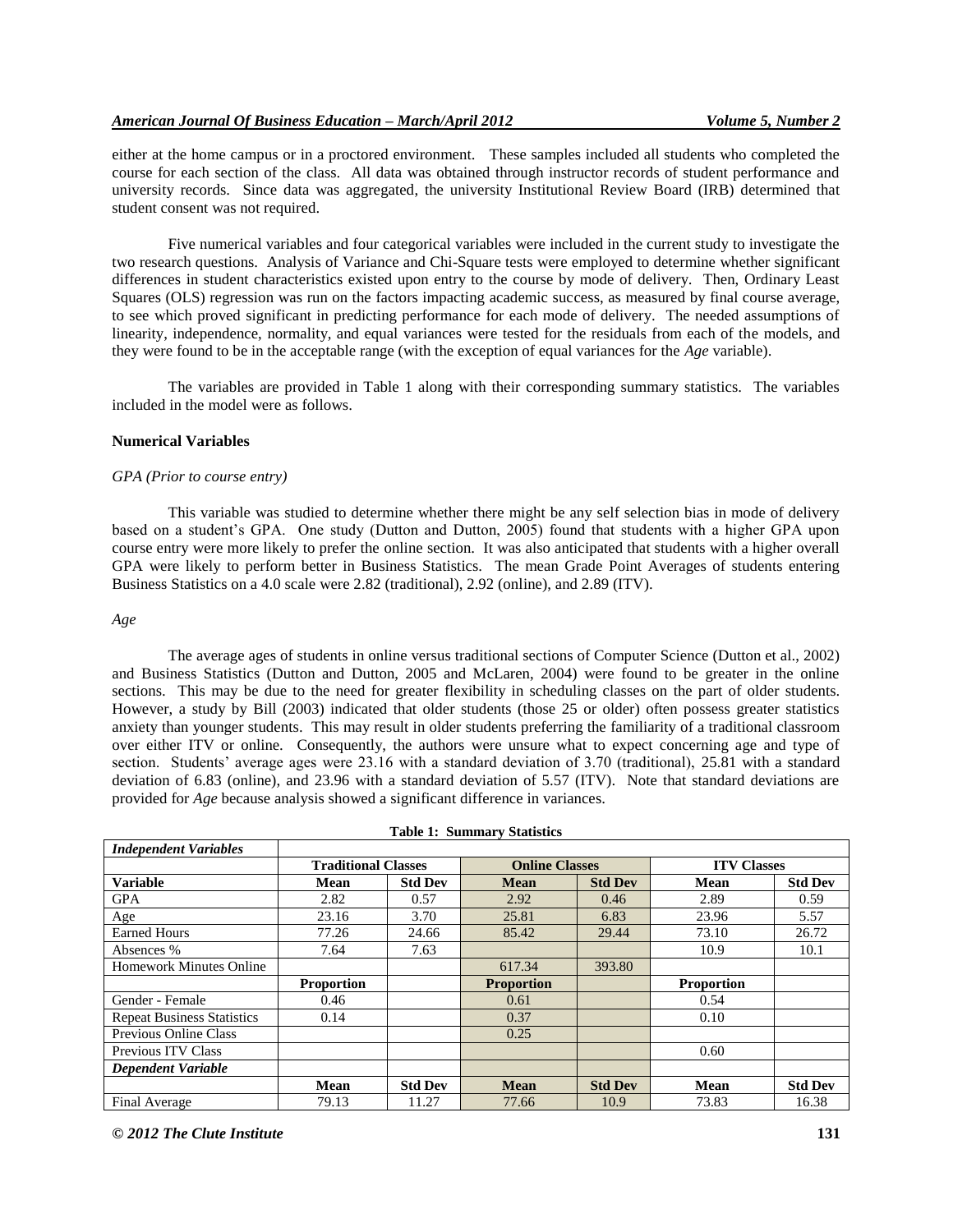# *Earned Hours*

Student earned hours prior to course entry was not mentioned in the literature. Ward (2004) examined student classification (freshman, sophomore, junior, and senior) and found no difference in classification for a traditional versus hybrid elementary statistics course. By using the number of earned hours as a more precise measure of collegiate experience, the authors felt that greater experience with a variety of instructors and methods, professional and personal commitments, and other factors may increase the chances of upperclassmen signing up for non-traditional methods of delivery. Average earned hours in the current study were 77.26 (traditional), 85.42 (online), and 73.10 (ITV).

# *Absences %*

Prior research (Dutton, et al., 2002), (Dutton and Dutton, 2005), (Rochelle and Dotterweich, 2007) indicated that class attendance is an important factor in course performance. The mean percentages of absences were 7.6 (traditional) and 10.9 (ITV). This variable did not apply to online students. It was anticipated that increased student absences lower the expected final average.

## *Homework Minutes Online*

Course Compass, the classroom management system used, tracks length of time spent online in the Business Statistics homework module. The mean time was 617.34 minutes for the semester with a standard deviation of 393.80 minutes. Homework minutes online was used as a weak proxy for attendance for online students. Being online does not insure that a student is actively working on the assignment nor does less time spent necessarily indicate less effort. With its limitations, the authors still anticipated that more homework minutes online would improve class performance.

### **Categorical Variables**

## *Gender*

The literature suggested that the importance of gender as a student characteristic may vary by subject area. In a study of computer science students, Dutton et al. (2002) found no difference in the proportion of males or females enrolled by type of course. Two other studies (McLaren, 2004), (Dutton and Dutton, 2005) found a higher proportion of females in the online sections of Business Statistics courses. Since the current study analyzed Business Statistics, the authors anticipated a higher proportion of females in the online sections. The proportions of females were .46 (traditional), .61 (online), and .54 (ITV). Prior research (Dutton and Dutton, 2005; Rochelle and Dotterweich, 2007) indicated no difference in performance of males and females in Business Statistics.

## *Repeat Business Statistics*

Students are required to complete Business Statistics with a minimum grade of C at the study institution. About 30% of students do not complete the course with a satisfactory grade and are required to retake it. The authors were interested in determining whether students who were retaking the course were more likely to opt for a particular format. This variable has not been addressed in the previous literature in Business Statistics. The proportions of students repeating Business Statistics were .14 (traditional), .37 (online), and .10 (ITV). The authors expected previous exposure to course material to result in higher grades the second time.

## *Previous Online Course*

Twenty five percent of online students in the current study had taken a previous online course. Based on familiarity with technology, it was expected that previous online experience should result in improved course performance.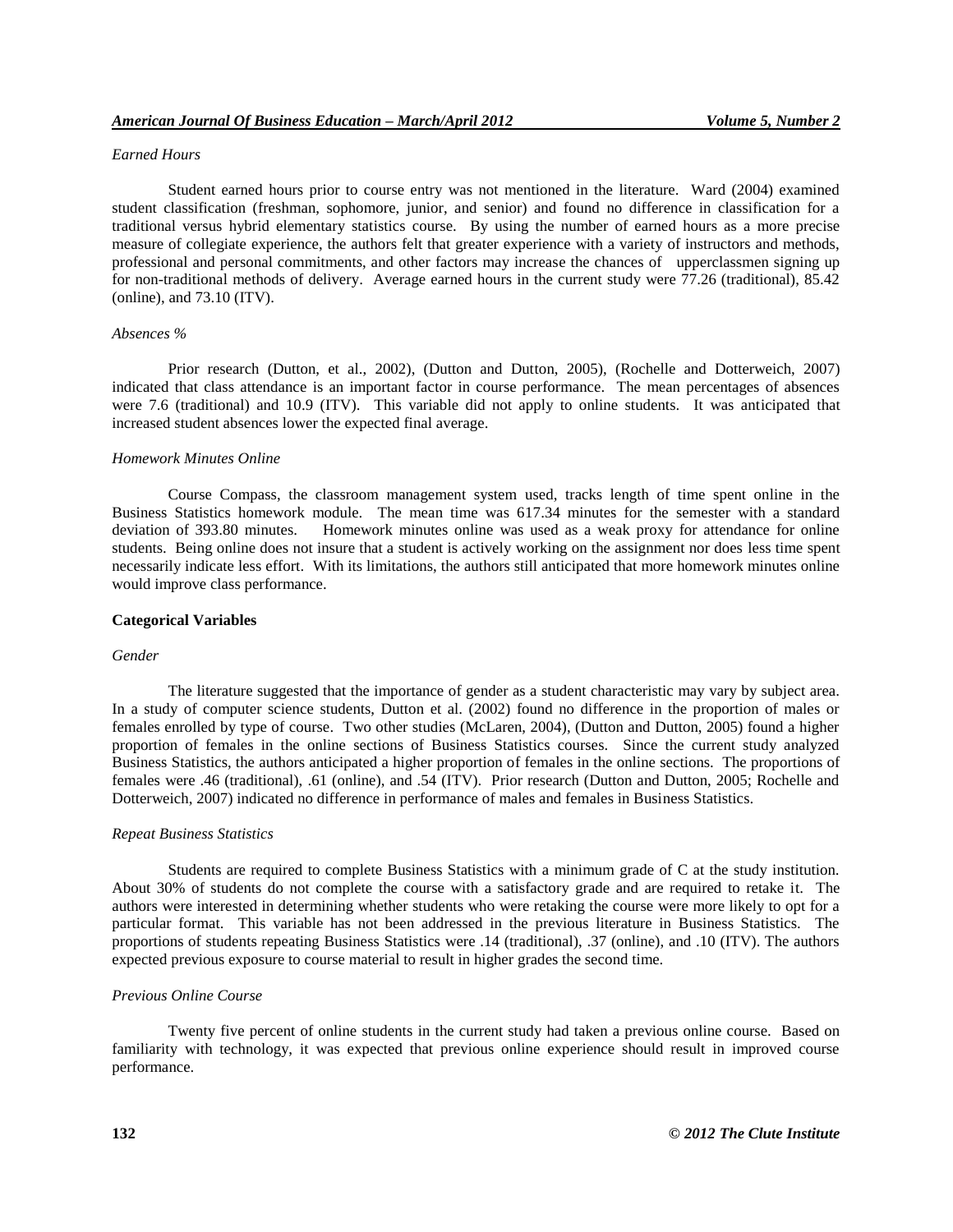# *Previous ITV Course*

Sixty percent of ITV students had taken a previous ITV course. Based on classroom experience, it was expected that previous ITV experience should result in higher grades in Business Statistics.

# **EMPIRICAL RESULTS**

## **Student Characteristics**

Differences in student characteristics based on mode of delivery in Business Statistics were analyzed using Analysis of Variance for numerical data and a Chi-Square Test for Proportions for categorical data. Table 2 shows the results of these tests.

| <b>ANOVA Results</b>            |                   |                           |  |  |  |
|---------------------------------|-------------------|---------------------------|--|--|--|
| <b>Variable</b>                 | <b>F-value</b>    | <b>Significance Level</b> |  |  |  |
| <b>GPA</b>                      | 0.559             | .572                      |  |  |  |
| Age                             | 3.508             | .032                      |  |  |  |
| <b>Earned Hours</b>             | 2.92              | .057                      |  |  |  |
| <b>Tukey-Kramer Results</b>     |                   |                           |  |  |  |
| <b>Variable</b>                 | <b>Difference</b> | <b>Significance Level</b> |  |  |  |
| Trad. - ITV<br>Age              | $-0.80$           | .741                      |  |  |  |
| Trad. - On Line                 | $-2.66$           | .029                      |  |  |  |
| ITV - On Line                   | $-1.85$           | .199                      |  |  |  |
| <b>Earned Hours Trad. - ITV</b> | 4.16              | .713                      |  |  |  |
| Trad. – On Line                 | $-8.16$           | .238                      |  |  |  |
| $ITV - On Line$                 | $-12.32$          | .053                      |  |  |  |

### **Table 2: Panel A – Student Characteristics – Ratio Data ANOVA & Tukey-Kramer**

#### **Table 2: Panel B – Student Characteristics – Categorical Data Chi-Square and Marasculio Procedure**

| <b>Chi-Square Results</b>              |                   |                                |  |  |  |  |
|----------------------------------------|-------------------|--------------------------------|--|--|--|--|
| <b>Variable</b>                        | $-$ Value         | <b>Significance Level</b>      |  |  |  |  |
| Gender                                 | 2.773             | .250                           |  |  |  |  |
| Repeat Business Statistics by Delivery | 14.163            | .001                           |  |  |  |  |
| Method                                 |                   |                                |  |  |  |  |
| <b>Marasculio Results</b>              |                   |                                |  |  |  |  |
| <b>Variable</b>                        | <b>Difference</b> | <b>Significant Differences</b> |  |  |  |  |
| Rep. Bus. Stat. Trad. - ITV            | 0.036             | .851                           |  |  |  |  |
| Trad. - On Line                        | $-0.233$          | .012                           |  |  |  |  |
| ITV - On Line                          | $-0.269$          | .002                           |  |  |  |  |

## *GPA*

There was no significant difference in mean GPA for the three groups.

*Age*

The average age of the online sections was significantly older (mean 25.81 versus 23.16) than for the traditional class. Since the variances for ages for the three methods of delivery were found to be significantly different, a separate variance t test was performed for each pair of variables, confirming the mean differences found with the Analysis of Variance procedure.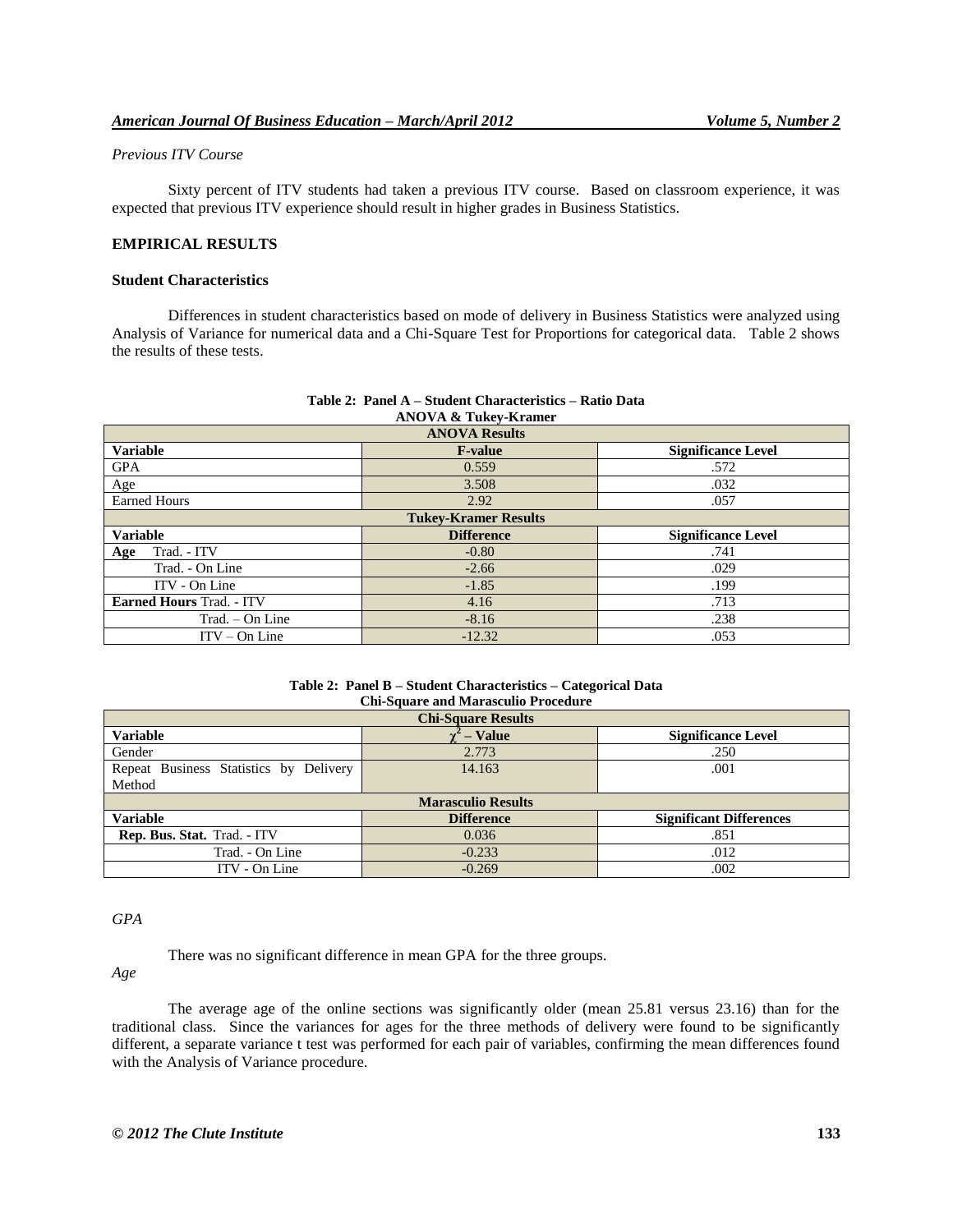## *Gender*

Differences in gender by class type were not statistically significant, however, the sample proportions of females .46 (traditional), .61 (online), and .54 (ITV), were consistent with the results mentioned previously by McLaren (2004) and Dutton and Dutton (2005) who reported a higher proportion of females in the online sections.

#### *Earned Hours*

Online students entered the course with a statistically significant difference in earned hours compared to ITV students (85.42 versus 73.10). This is approximately a semester's worth of credit hours.

## *Repeat Business Statistics*

The proportion of online students repeating business statistics (.37) far exceeded the proportions of traditional students (.14) and ITV students repeating (.10) the course. After getting behind in their plan of study by performing poorly in Business Statistics, it appeared that many students chose the increased flexibility of online when retaking the required course. These choices may have been a result of increased confidence in attempting statistics in an online format as well as work, other classes, family responsibilities and distance.

# **Success Factors**

Secondly, success factors in Business Statistics were examined across the three delivery methods. A separate OLS backward elimination regression model was run for each data set - traditional classroom, online class, and ITV class - to determine which independent variables were significantly related to the dependent variable *Final Average*. While final course average is not a perfect measure (if available, a measure of student competencies in learning objectives would be valuable), the course expectations for all three modes of delivery with the two instructors were similar. Backward elimination, where the first step allows a view of all the x variables adjusted for all other x variables, was selected in order to provide an initial overview of the model. Performed at a level of .10, this model allowed the researchers to observe all the variables in the equation once before any were eliminated. Thus the authors believe that backward elimination is a good method to find the simple model nested within the general model. All results were confirmed with a stepwise regression model.

The empirical results for the final backward elimination model for each data set are shown in Table 3. The coefficients and corresponding p values are reported for significant variables. Adjusted r square and F statistics, as well as p values, are provided for the three regression results.

| <b>Table 3: Empirical Results - Success Factors</b> |                    |                    |             |  |  |  |
|-----------------------------------------------------|--------------------|--------------------|-------------|--|--|--|
|                                                     | <b>Traditional</b> | Online             | <b>ITV</b>  |  |  |  |
|                                                     | Coefficient        | <b>Coefficient</b> | Coefficient |  |  |  |
|                                                     | (p value)          | ( <i>p</i> value)  | (p value)   |  |  |  |
| <b>Variable</b>                                     |                    |                    |             |  |  |  |
|                                                     | 11.795             | 9.633              | 14.828      |  |  |  |
| <b>GPA</b>                                          | (000)              | (.000)             | (.000)      |  |  |  |
|                                                     | $-0.672$           |                    | $-0.414$    |  |  |  |
| Absences %                                          | (.000)             |                    | (.038)      |  |  |  |
|                                                     |                    | 0.005              |             |  |  |  |
| <b>Homework Minutes Online</b>                      |                    | (.051)             |             |  |  |  |
|                                                     | 6.207              |                    |             |  |  |  |
| <b>Repeat Business Statistics</b>                   | (.047)             |                    |             |  |  |  |
|                                                     |                    | $-4.647$           |             |  |  |  |
| Previous Online Course                              |                    | (.045)             |             |  |  |  |
| <b>Adjusted R Square</b>                            | 0.554              | 0.288              | 0.422       |  |  |  |
|                                                     | 24.149             | 8.812              | 18.188      |  |  |  |
| F Statistic (p value)                               | (000)              | (0.000)            | (.000)      |  |  |  |
| ${\bf N}$                                           | 57                 | 59                 | 48          |  |  |  |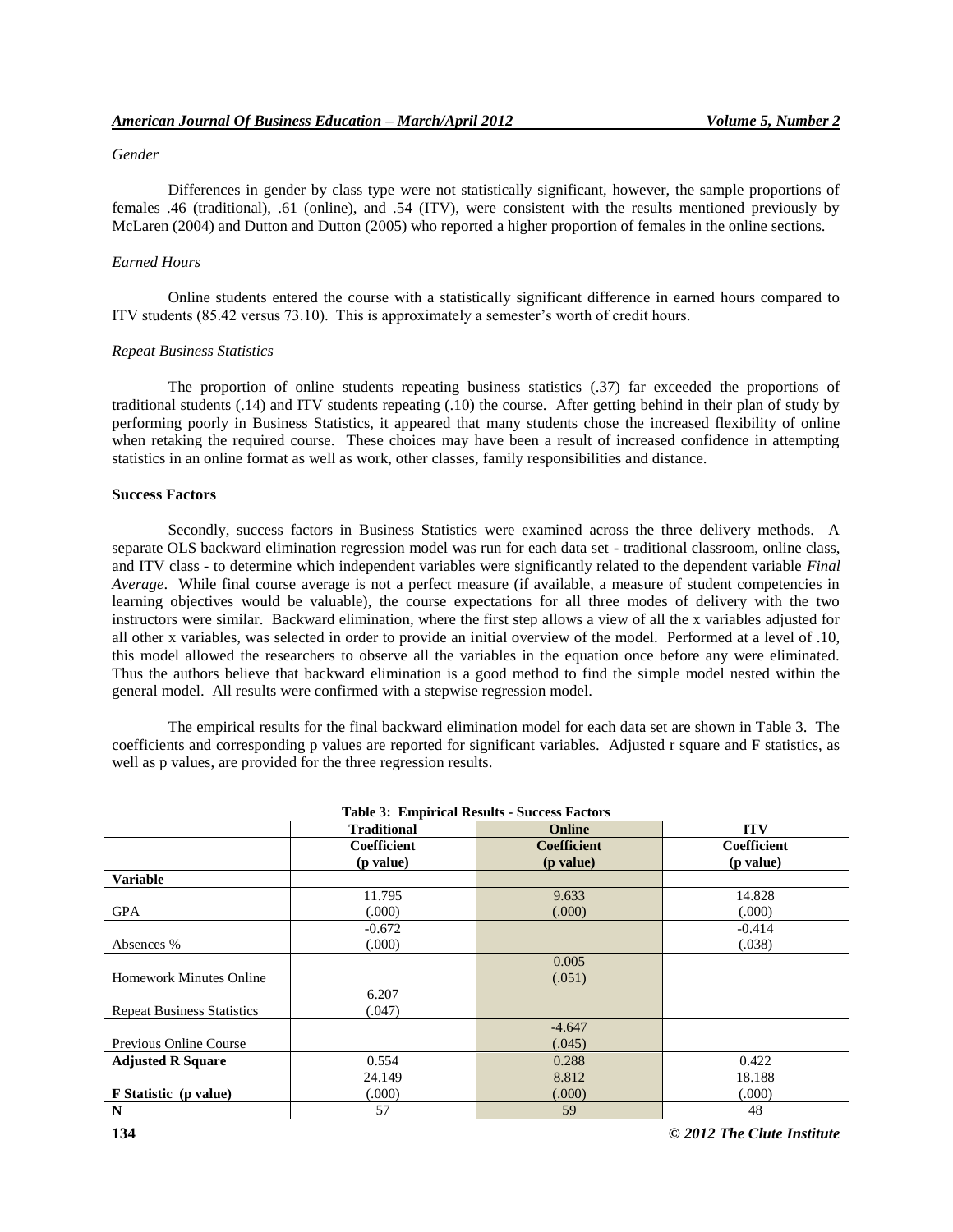All models explained a considerable amount of variation in final grades of Business Statistics students as shown by the adjusted r squares: Traditional:  $r^2 = .554$ , Online:  $r^2 = .288$  and ITV:  $r^2 = .422$ . While the adjusted r square value for online students was lower than for the other modes of delivery, it provided a result which is of practical value to instructors of Business Statistics. The authors suspect that the lower adjusted r square for online students was the result of the use of a limited proxy for attendance – online homework minutes.

*GPA* was highly significant for all three modes of delivery. Holding all other variables constant (which results in a net regression coefficient), a one point higher GPA, on a 4.0 scale, estimated a mean percentage increase in *Final Average* of 11.795 (traditional), 9.633 (online), and 14.828 (ITV).

Additionally, *Absences %* was highly significant for the two modes of delivery, traditional classroom and ITV, where attendance was expected. The net regression coefficients were -.672 (traditional) and -.414 (ITV), indicating that mean *Final Average* is expected to decrease by .672 (traditional) and .414 (ITV) for each additional percentage increase in a student's absences. The significance of *GPA* and *Absences %* confirms previous research (Rochelle and Dotterweich, 2007).

In the online class, *Homework Minutes Online* was significant, albeit small, with a net regression coefficient of .005. This factor served as a limited proxy for attendance for online students by measuring effort expended on the class. Thus, the significance of absences/attendance or its proxy was consistent for all three modes of delivery of Business Statistics.

There were important differences in success factors in Business Statistics among the modes of delivery. First, students repeating the course had an advantage in a traditional classroom setting. The net regression coefficient of *Repeat Business Statistics* suggested that the average final grade was about six percent higher for those students who were repeating. This advantage did not extend to either ITV students or online students as the net coefficient was insignificant. Since online students were more likely to be repeating Business Statistics than other students, this information can be used in advising students registering for Business Statistics.

Secondly, *Previous Online Class* indicated that online students who had taken an online class in another subject area had an average final course grade which was 4.6 percent lower than those without previous experience in an online environment. The authors attributed this to the unique character of quantitative courses. Students who have taken a more descriptive online course and done well may have a false sense of confidence on entering a statistics class. It may be more difficult for one to learn quantitative material in an individualized and self motivated framework. This suggests that those students with previous online course experience might be informed of this finding prior to registering for online statistics.

Before concluding, it is important to mention those variables that were not related to student outcomes in any of the modes of delivery of Business Statistics. Neither *Gender* nor *Age* was correlated with course Neither *Gender* nor *Age* was correlated with course performance for any of the three data sets. These findings should be encouraging to both students and advisors as individuals consider outside responsibilities and scheduling issues when registering for Business Statistics. While *Earned Hours* was significantly greater for students taking Business Statistics online, it was not a predictor of success for any of the three modes of delivery. Finally, *Previous ITV Course* appeared to have no significant impact on success in Business Statistics for those students choosing that option.

# **CONCLUSIONS AND RECOMMENDATIONS**

The analysis revealed that a significantly higher proportion of online students were repeating Business Statistics than those enrolled in a traditional or ITV class. Consequently, online students tended to have more earned credits and be significantly older on average before taking the required course.

OLS regression analysis was employed to determine success factors in Business Statistics. Higher *GPA* resulted in a higher grade for all three groups. Increased *Absences %* resulted in poorer course performance for both traditional and ITV classes while increased *Homework Minutes Online* (as a proxy for attendance) yielded better outcomes for online students.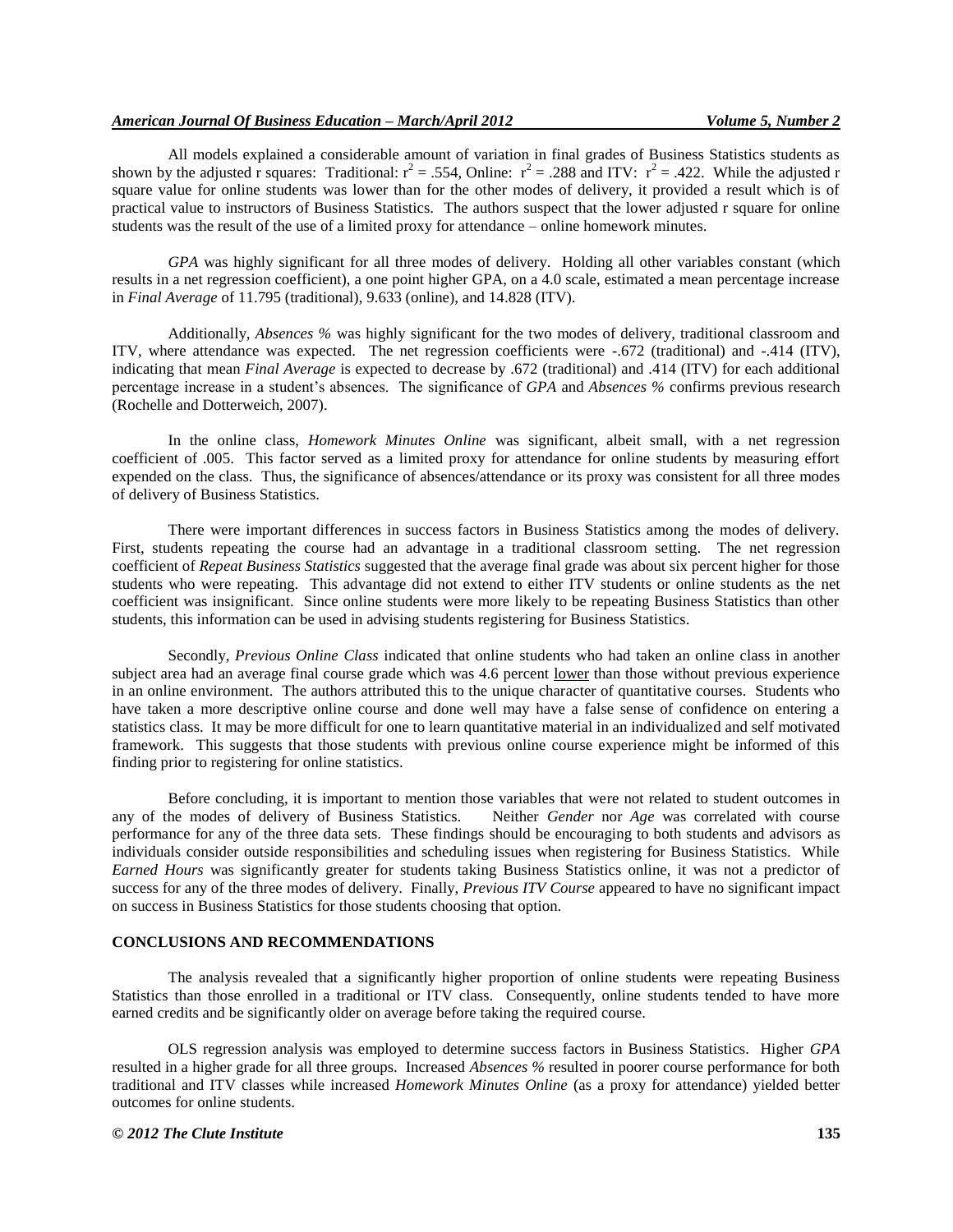# **Academic Advisors**

These findings led to several concrete recommendations for academic advisors:

- Students repeating Business Statistics may benefit by taking the course in a traditional rather than nontraditional (ITV or online) environment.
- Students without previous online exposure in other courses did not experience any disadvantage in taking Business Statistics online. In fact, students should be alerted that previous online experience may produce expectations that are not appropriate for this type of course.
- Regardless of gender or age, those students who need the flexibility of online or ITV classes to complete their education may find it to be a good option.

## **Course Instructors**

This paper also suggests a specific recommendation to instructors of statistics courses. Instructors of traditional or ITV sections might encourage or reward students who attend class regularly while online instructors could recommend that students spend significant time working on the online homework before each exam. These measures of effort are strongly related to course performance.

# **LIMITATIONS AND DIRECTIONS FOR FUTURE RESEARCH**

Three specific modes of delivery of Business Statistics were examined in this study. Are the factors that influence performance the same for other methods of delivery such as correspondence courses or hybrid courses that combine traditional components with online homework and quizzes? What about fully online classes that do not have any physical meetings?

The results and the model developed in this paper are not likely to be generalizable to non-statistics courses. However, the results were quite consistent with those of previous studies of Business Statistics, as well as statistics generally.

Two variables that had not been examined previously in the literature, *Earned Hours* and *Repeat Business Statistics*, are likely to be important in future examinations of student characteristics by mode of instruction and performance in Business Statistics.

*Final Average* was selected as the measure of course performance. If data were available, a study that utilized a measure of student competency in course learning objectives would transcend differences in instructors and, therefore, be worth additional study.

*Online Homework Minutes* was used as a proxy for attendance in the current study. There may be several reasons for variation in number of minutes. A study that employed a better measure of effort for non-traditional classes would be a valuable contribution to the literature.

Immediacy of instructor feedback has been shown to impact attitude of online students (Schou, 2007). Perhaps performance of online Business Statistics students might also be better explained by including an examination of student characteristics such as attitude toward the subject matter, maturity and additional responsibilities outside of class. The inclusion of these factors in future studies might help to explain more of the variation in student performance.

Interaction effects were not specifically investigated in this study. An analysis of interactions, such as gender or age with other variables, might provide useful insights to Business Statistics professors and advisors.

Finally, a study providing more detail on all students' prior experience in nontraditional courses would be beneficial. For example, a study that examined the proportion of traditional students with previous online and ITV experience, the proportion of online students with previous ITV experience, and the proportion of ITV students with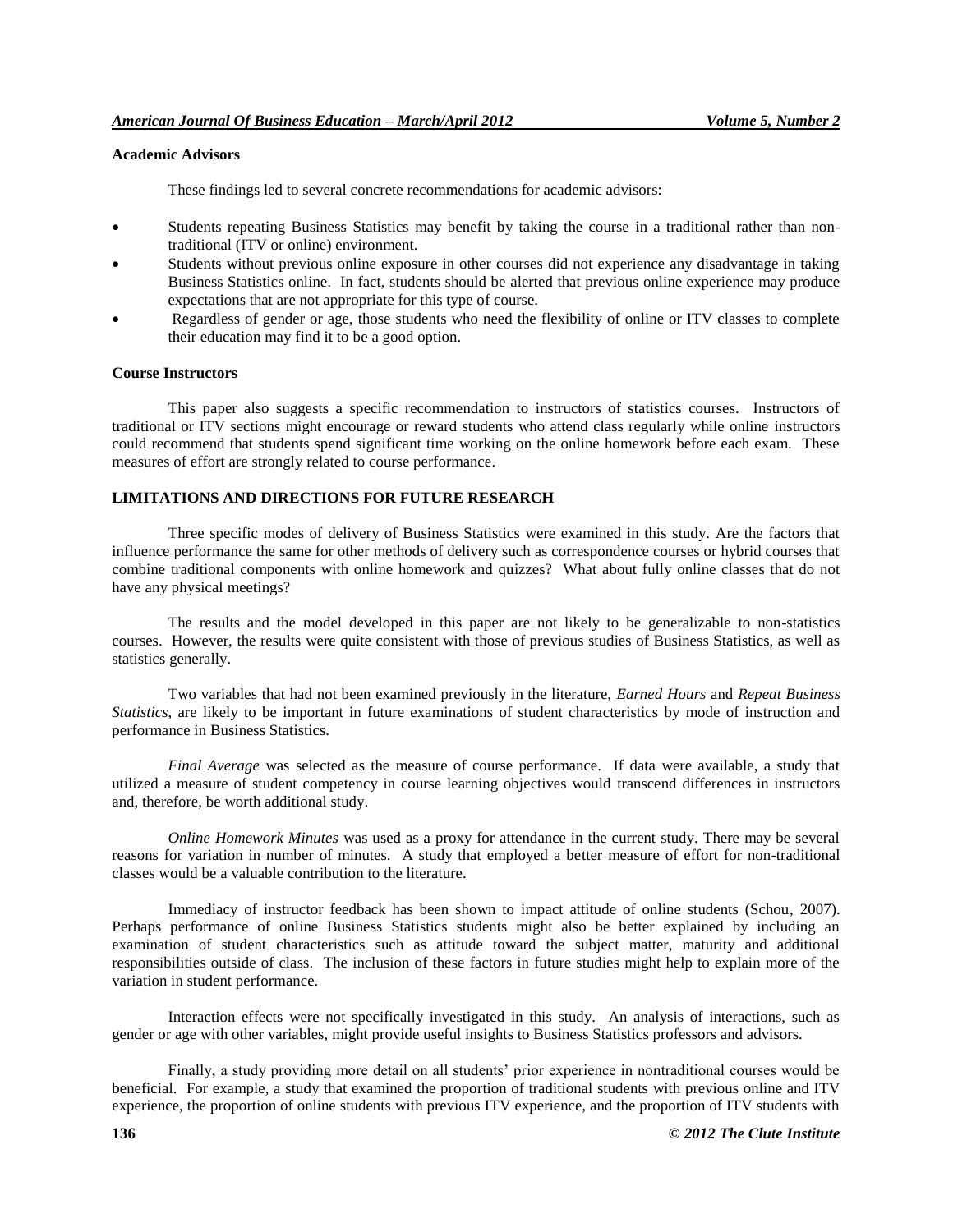previous online experience would add further insight into choices students make. A better understanding of these choices might improve the advisement process for all students.

# **AUTHOR INFORMATION**

**Douglas P. Dotterweich** is a Professor of Economics and the Eastman Credit Union Fellow at East Tennessee State University. He received his B.A. degree from the University of Tennessee and his M.A. and Ph.D. degrees from the University of Delaware in Urban and Regional Economics. His research interests include the areas of teaching business statistics, factors impacting migration in higher education and regional economics. E-mail: dotterwe@etsu.edu. Corresponding author.

**Carolyn F. Rochelle** is a Lecturer of Economics and has been teaching Business Statistics since 1990 at East Tennessee State University. Ms. Rochelle received a B.S. in Mathematics at Tennessee Technological University and an MBA at ETSU. Her research interests primarily focus on teaching Business Statistics and Economics. Additional research areas include pension funding and university student migration patterns. E-mail: rochelle@etsu.edu.

# **REFERENCES**

- 1. Allen, I.E., & Seaman, J. (2010). Class Differences Online Education in the United States, 2010. Babson Park, MA: Babson Survey Research Group, 2.
- 2. Bill, J. A. (2003). Statistics Anxiety: The Non-Traditional Student. *Education,* Fall, online.
- 3. Cohn, E. (1972). Students' Characteristics and Performance in Economic Statistics. *Journal of Economic Education*, Spring, 106-111.
- 4. Dutton, J., Dutton, M., & Perry, J. (2002). How Do Online Students Differ From Lecture Students? *Journal of Asynchronous Networks* [Online] (6), 1[. www.sloan-c.org/publications/jaln/v6n1/v6n1\\_dutton.asp](http://www.sloan-c.org/publications/jaln/v6n1/v6n1_dutton.asp)
- 5. Dutton, J. & Dutton, M. (2005). Characteristics and Performance of Students in an Online Section of Business Statistics. *Journal of Statistics Education*, 13, (3), 1-26.
- 6. Farinella, J. (2007). Professor and Student Performance in Online Versus Traditional Introductory Finance Courses. *Journal of Economics and Finance Education*, 6(Summer), 40-47.
- 7. Finney, S. J. & Schraw, G. (2003). Self-efficacy Beliefs in College Statistics Courses. *Contemporary Educational Psychology*, 28, 161-186.
- 8. Lawrence, J. A., & Singhania, R. P. (2004). A Study of Teaching and Testing Strategies for a Required Statistics Course for Undergraduate Business Students. *Journal of Education for Business*, 79, (6), 333- 338.
- 9. McLaren, C. H. (2004). A Comparison of Student Persistence and Performance in Online and Classroom Business Statistics Experiences. *Decision Sciences Journal of Innovative Education*, 2, (Spring), 1-10.
- 10. Onwuegbuzie, A. J., & Wilson, V. A. (2003). Statistics Anxiety: Nature, Etiology, Antecedents, Effects, and Treatments - A Comprehensive Review of the Literature. *Teaching in Higher Education*, Vol. 8, 195- 209.
- 11. Phillips, V. (2008). The Virtual University Gazette's FAQ on Distance Learning, Accreditation, and Other Degrees. Retrieved August 18, 2008 from [http://www.geteducated.com/articles/dlfaq.asp.](http://www.geteducated.com/articles/dlfaq.asp)
- 12. Rochelle, C. F., & Dotterweich, D. (2007). Student Success in Business Statistics. *Journal of Economics and Finance Education*, 6 (Summer), 19-24.
- 13. Schou, S. B. (2007). A Study of Student Attitudes and Performance in an Online Introductory Business Statistics Class. *Electronic Journal for the Integration of Technology in Education*, Vol. 6, 71-78.
- 14. Utts, J., Sommer, B., Acredolo, C., Maher, M.W., & Matthews, H. M. (2003). A Study Comparing Traditional and Hybrid Internet-Based Instruction in Introductory Statistics Classes. *Journal of Statistics Education*, Vol. 11, (3).
- 15. Ward, B. (2004). The Best of Both Worlds: A Hybrid Statistics Course. *Journal of Statistical Education*, 12, (3).